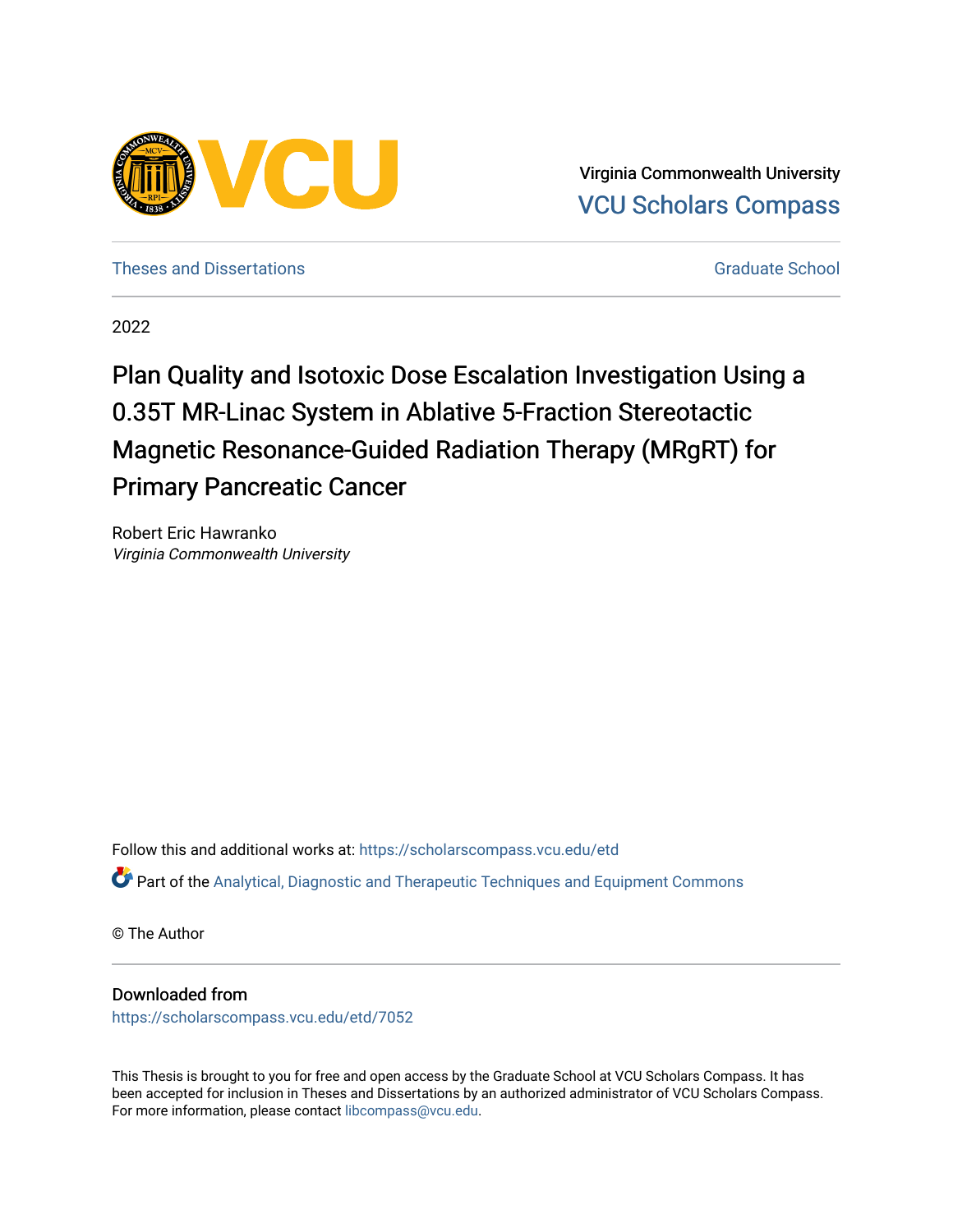Plan Quality and Isotoxic Dose Escalation Investigation Using a 0.35T MR-Linac System in Ablative 5-Fraction Stereotactic Magnetic Resonance-Guided Radiation Therapy (MRgRT) for Primary Pancreatic Cancer

A thesis submitted in partial fulfillment of the requirements for the degree of Master of Science at Virginia Commonwealth University

By

Robert Hawranko

Bachelor of Science in Physics, Grove City College, May 2020

Advisor: William Y. Song, Ph.D.

Associate Professor

Department of Radiation Oncology

Virginia Commonwealth University

April, 2022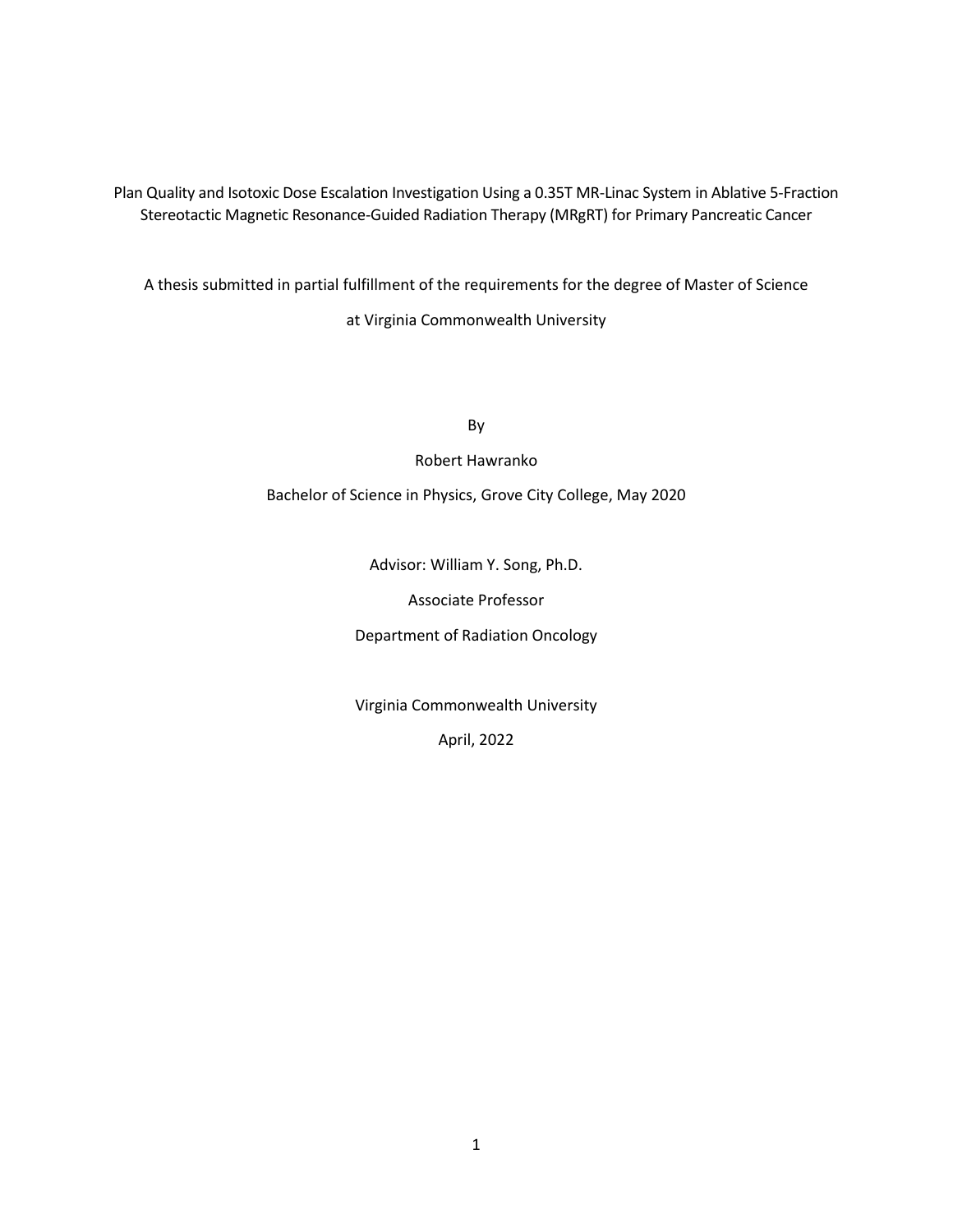#### **Acknowledgements**

I would like to thank the "MRIdian team" (James J. Sohn, Keith Neiderer, Ed Bump, Amy Watson, Emma Fields, Elisabeth Weiss, and William Song) who were responsible for bringing this technology online at VCU and who all contributed to this study. I would also like to thank my wife, Jordan, for her unconditional love and support throughout this process.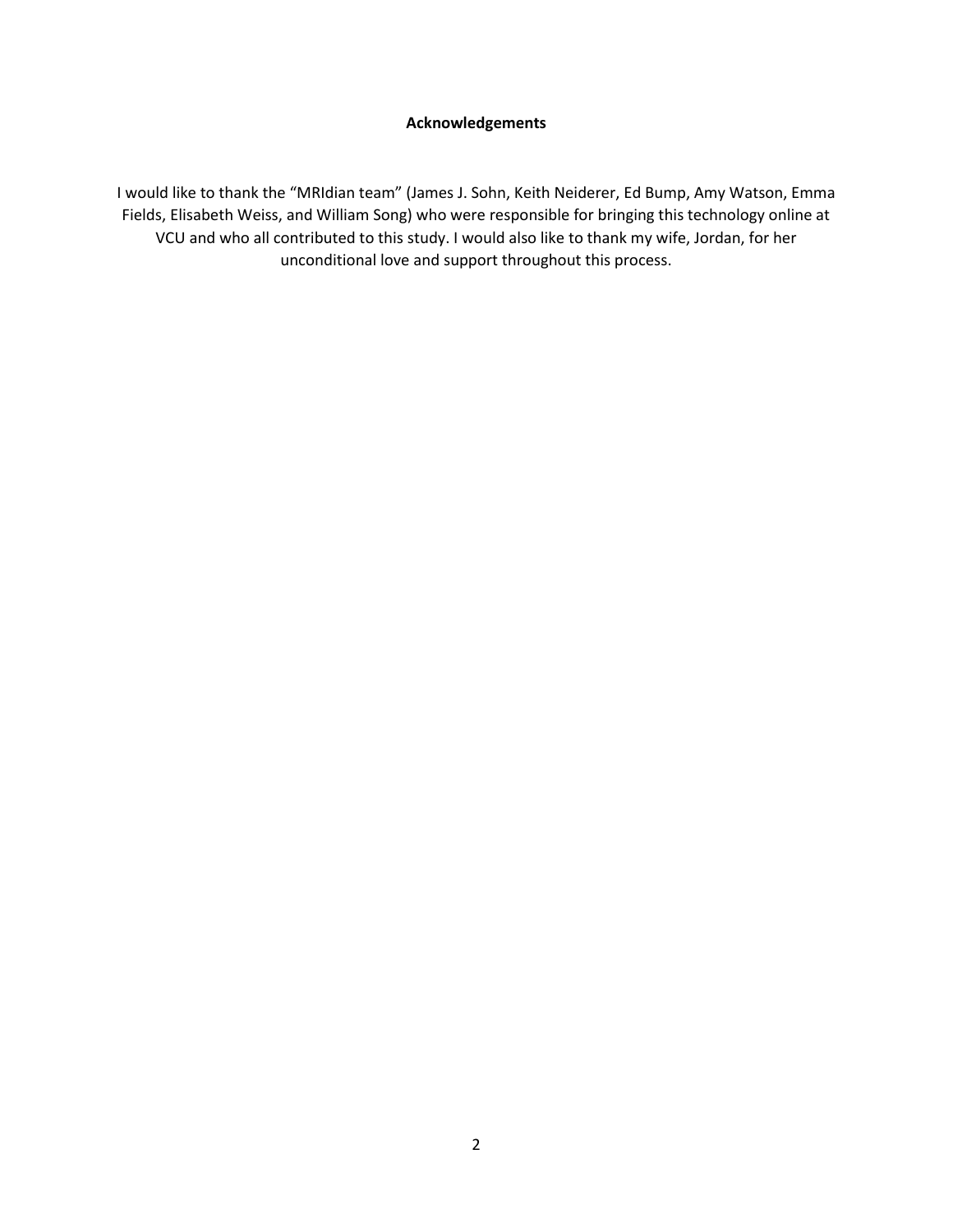# Table of Contents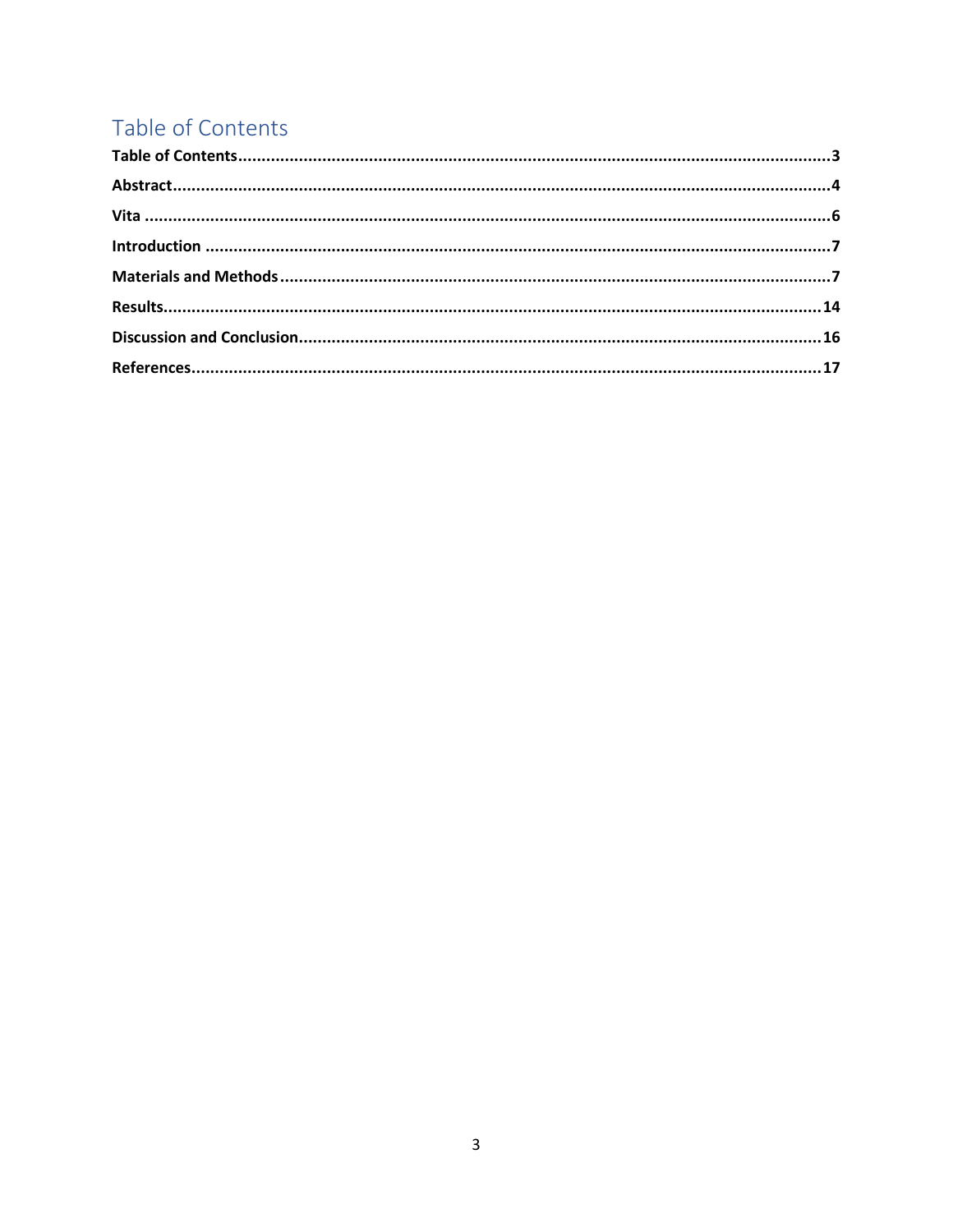#### Abstract

## PLAN QUALITY AND ISOTOXIC DOSE ESCALATION INVESTIGATION USING A 0.35T MR-LINAC SYSTEM IN ABLATIVE 5-FRACTION STEREOTACTIC MAGNETIC RESONANCE-GUIDED RADIATION THERAPY (MRGRT) FOR PRIMARY PANCREATIC CANCER

By Robert Hawranko, BS

A thesis submitted in partial fulfillment of the requirements for the degree of Master of Science at Virginia Commonwealth University

Virginia Commonwealth University, 2020

Major Director: William Y. Song, Ph.D., Associate Professor, Department of Radiation Oncology

This study investigates plan quality generated by an MR-Linac (MRL) treatment planning system (TPS) for 5-fraction stereotactic body radiation therapy (SBRT) of primary pancreatic cancer (PCa). In addition, an isotoxic dose escalation was investigated with the MRL TPS based on the stereotactic MR-guided adaptive radiation therapy (SMART) trial constraints. A clinical workflow was developed for adaptive and non-adaptive treatments with the MRL, on which a time-driven activity-based costing (TDABC) analysis was performed to quantify clinical efficacy. Fifteen Pca patients previously treated with a conventional Linac were retrospectively re-planned for this study. Three plans were generated for each patient: using the original prescription dose (PD) and organ at risk (OAR) constraints (Plan 1), following SMART trial's OAR constraints but with the original PD (Plan 2), and, starting with Plan 2, following an isotoxic dose escalation strategy where dose was escalated until any one of the SMART trial's OAR constraints reached its limit (Plan 3). Conformity index (CI) and the ratio of the 50% isodose volume to PTV (R50%) conformity metrics were calculated for all 45 MRL plans, in addition to standard dose-volume indices. 45 MR-Linac plans were created which met their respective dosimetric criteria described above. For Plan 1, the MR-Linac TPS successfully achieved equivalent or lower OAR doses while maintaining prescribed PTV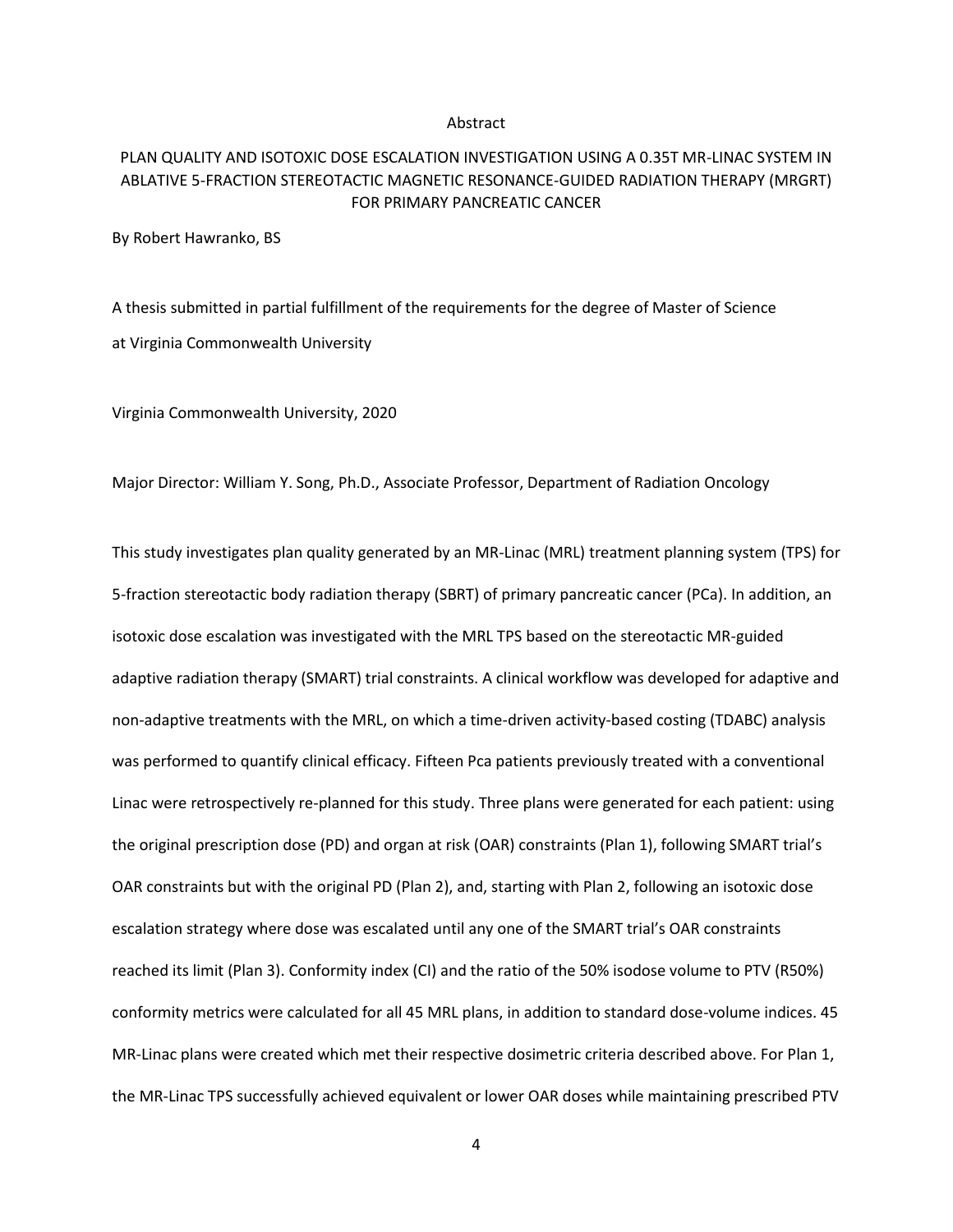coverage, for the 15 plans. Maximum dose to the small bowel was reduced on average by 4.97 Gy (range: 1.11-10.58 Gy). For Plan 2, the MR-Linac TPS successfully met all SMART trial OAR constraints while maintaining equivalent PTV coverage. For Plan 3, the MR-Linac TPS was able to escalate the prescription dose from the original 25-33 Gy by, on average, 36 Gy (range: 15-70 Gy), and, dose to the PTV has been successfully escalated to at least 50 Gy for all 15 plans. These achievements were made possible in part due to the omission of the ITV afforded by the MR-Linac's real-time target tracking technology and sharper dose penumbra due to its unique dual-focus MLC design. The 0.35T MRL TPS can generate plans that are equivalent to conventional Linac-based plans for SBRT of Pca. Through analyzing Plan 2 and 3 strategies, and due to the real-time target localization capabilities of the MRL system, increased OAR sparing and/or target dose escalation are possible.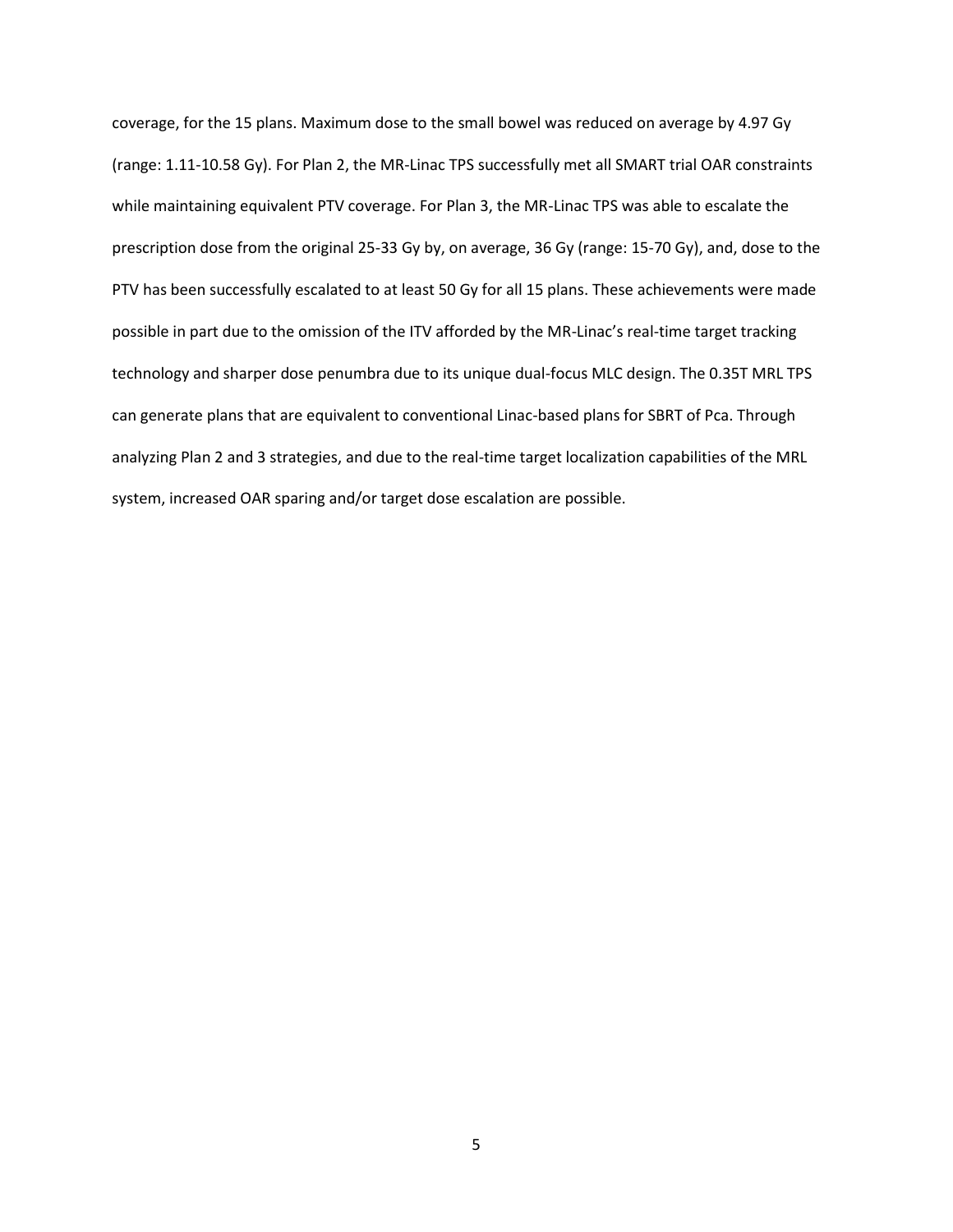Robert Hawranko was born on October 24, 1997, in Pittsburgh, Pennsylvania. He graduated from Knoch High School, Saxonburg, Pennsylvania in 2016. He received a Bachelor of Science in Physics with a minor in Medical Physics from Grove City College in 2020. Immediately following this, he began a Master of Science degree in Medical Physics from Virginia Commonwealth University which is to be conferred in May of 2022. He has accepted a placement as a Resident Medical Physicist at Virginia Commonwealth University Health System to begin July 2022.

Vita

#### 6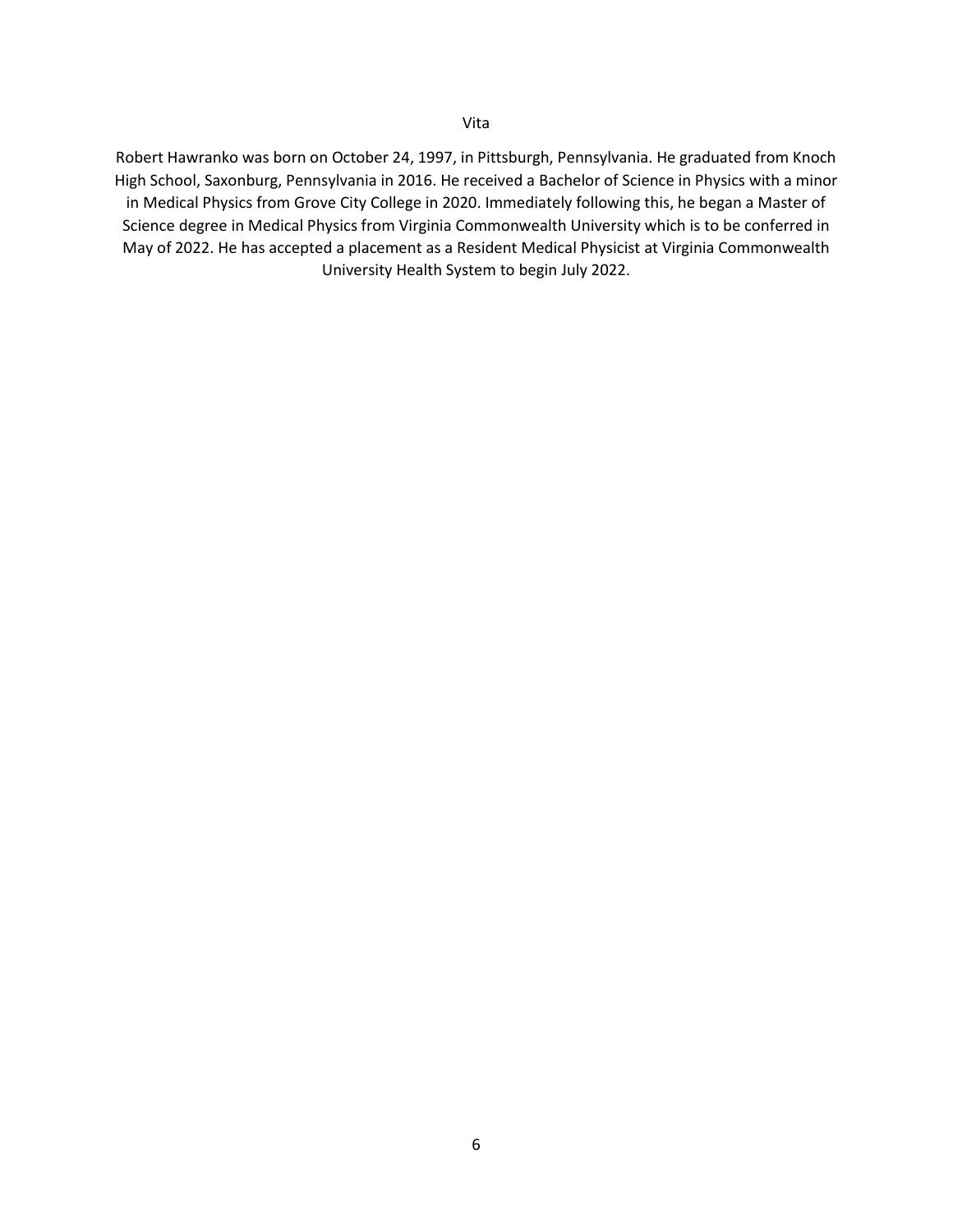#### **1. Introduction**

The American Cancer Society reported in 2000 that pancreatic cancer had a 5-year overall survival rate of less than 5%, even with aggressive management, and estimated it to cause 30,000 deaths per year in just the United States [1]. Findings from a more recent review of pancreatic cancer was published by the American Medical Association in 2021 gathered from 43 randomized clinical trials, 85 meta-analyses, and 171 systematic reviews showed the 5-year survival rate is approaching 10% with approximately 60,000 novel cases per calendar year [2]. Although the 5-year overall survival has almost doubled over the last two decades, pancreatic cancer continues to hold its place as the lowest survival rate of any cancer. With current data indicating represents an increase in incidence of 0.5-1.0% per year, pancreatic cancer is projected to become the second-leading-cause of death from cancer by the year 2023 [2]. Currently the only curative treatment for pancreatic cancer is surgical resection, but only 15-20% of patients have resectable disease. While most unresectable disease is metastatic, 50-55% of total instance, there are a significant number of cases, 30-35% of total instance, that are considered to be locally advanced. 2 In the case of unresectable disease, radiation therapy offers palliative benefits such as pain relief and is often used in combination with other adjuvant therapies but is not used in an ablative capacity due to uncertainty in dose to normal tissue as a result of motion. The first radiation therapy treatment for pancreatic consisted of a conservative dose to the pancreas over a hyperfractionated regimen; this technique is known as conventionally fractionated radiation therapy (CFRT). Stereotactic body radiation therapy (SBRT) is used to increase outcome for pancreatic cancer patients undergoing an adjuvant radiation treatment. A review of 1,147 patients treated with adjuvant external beam radiation therapy between the years of 2002 and 2014 revealed that the most common CFRT consisted of 50.4 Gy in 28 fractions delivered to the tumor and the most common SBRT consisted of 30 Gy in 5 fractions delivered to the tumor, and analysis of the data showed a statistical significance (P<0.05) in 2-year overall survival for SBRT over CFRT, 26.9% and 13.7% respectively [3]. The benefits of SBRT for unresectable pancreatic cancer is supported in literature, but the technique is still restrained by the possibility of normal structure encroachment into the treatment site, thus the total dose to the target volume is kept low enough to prevent early toxicity. The pancreas is particularly susceptible to motion due to its location in the abdomen. Peristalsis, breath motion, and day-to-day irregularities along with the extreme radiosensitivity of the gastrointestinal tract have trained physicists and oncologists to err on the side of caution when planning pancreatic SBRT. The introduction of onboard imaging, beginning with cone-beam computed tomography (CBCT) integrated with linear accelerator (Linac), was the first step toward solving this problem by allowing an on-table visualization of the daily anatomy, but CBCT images are not the best modality for soft tissue visualization and they add ionizing radiation that patients receive. The most recent development in onboard imaging comes in the form of magnetic resonance-guided radiation therapy (MRgRT). This technology has significant promise due to several factors: superior soft tissue contrast, real time anatomic information, active target tracking, and beam gating.

#### **2. Materials and Methods**

A collection of 15 PCa patients that were previously treated with a conventional C-Arm Linac were selected to be retrospectively re-planned for the 0.35T MR-Linac (MRL) using the novel MRL's commercial treatment planning system (TPS). Three categories of plan were generated for each patient. The criteria for a patient to be selected for re-planning was that they had completed all external beam radiation treatment and that there was a 4DCT taken at the time of simulation. Plan 1 was created using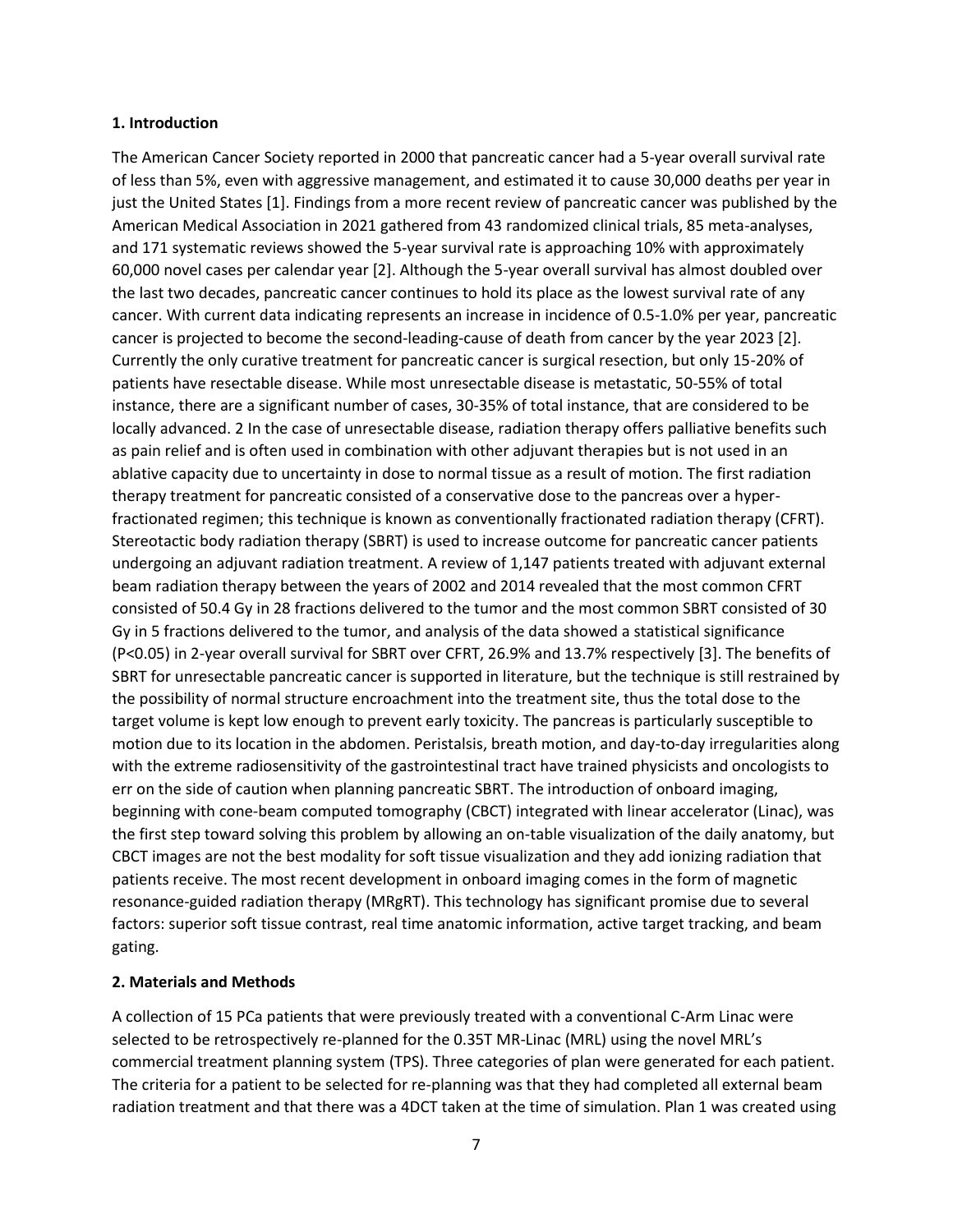the original prescription dose to the tumor volume and normal tissue dose constraints as used when the patient was planned and treated with a conventional TPS and Linac. A patient was randomly selected from the group and the data for plan 1 is displayed in Figure 1A & 1D, which shows isodose lines at 100%, 50%, and 40% of Rx dose, which for this case is 30 Gy. Additionally, shown in this figure is the DVHs for critical organs at risk (OARs) such as small bowl, duodenum, stomach, GTV, and PTV. Plan 2 was created using the original plan's prescription dose to the tumor volume but following a novel set of normal tissue dose constraints that were developed in a leading publication on stereotactic MR-guided adaptive radiation therapy, henceforth referred to as the SMART trial.4 The organ at risk (OAR) constraints outlined by the SMART trial can be found in Table 1.A collection of 15 PCa patients that were previously treated with a conventional C-Arm Linac were selected to be retrospectively re-planed for the 0.35T MRL using the novel MRL TPS. Three categories of plan were generated for each patient. The criteria for a patient to be selected for re-planning was that they had completed all external beam radiation treatment and that there was a 4DCT taken at the time of simulation. Plan 1 was created using the original prescription dose to the tumor volume and normal tissue dose constraints as used when the patient was planned and treated with the conventual treatment planning system and Linac. Plan 2 was created using the original plan's prescription dose to the tumor volume but following a novel set of normal tissue dose constraints that were developed in a leading publication on stereotactic MR-guided adaptive radiation therapy, henceforth referred to as the SMART trial [4]. The organ at risk constraints outlined by the SMART trial can be found in Table 1. The idea behind Plan 2 is to create a "robust" plan, which in effect means a plan that can remain within normal tissue constraints without necessitating adaptation to daily anatomical changes. Plan 3 was created by taking plan 2, then following an isotoxic dose escalation strategy wherein dose was escalated until any one of the SMART trial's OAR constraints reached its limit.

| <b>Organ at Risk</b>           | <b>Dose Constraint</b> |
|--------------------------------|------------------------|
| Stomach, duodenum, small bowel | $V35 < 0.5$ mL         |
|                                | $V40 < 0.03$ mL        |
|                                | $V38 < 0.5$ mL         |
| Large bowel                    | $V43 < 0.03$ mL        |
| <b>Kidneys</b>                 | $D_{mean}$ < 10 Gy     |
| Liver                          | $D_{mean}$ < 15 Gy     |
| <b>Spinal cord</b>             | $V25 < 0.03$ mL        |

Table 1. Depicts OAR dose constraints as used in the SMART trial.

The idea behind Plan 2 is to create a "robust" plan, which in effect means a plan that can remain within the normal tissue constraints listed in Table 1 without necessitating adaptation to daily anatomical changes. The same patient that was randomly selected for plan 1 was also displayed for plan 2 in Fig. 1B and 1E, which shows isodose lines at 100%, 50%, and 40% of original Rx dose, which for this case is 30 Gy. Additionally, shown in this figure is the DVH for critical OARs such as small bowel, duodenum, stomach, GTV, and PTV. Plan 3 was created by taking plan 2, then following an isotoxic dose escalation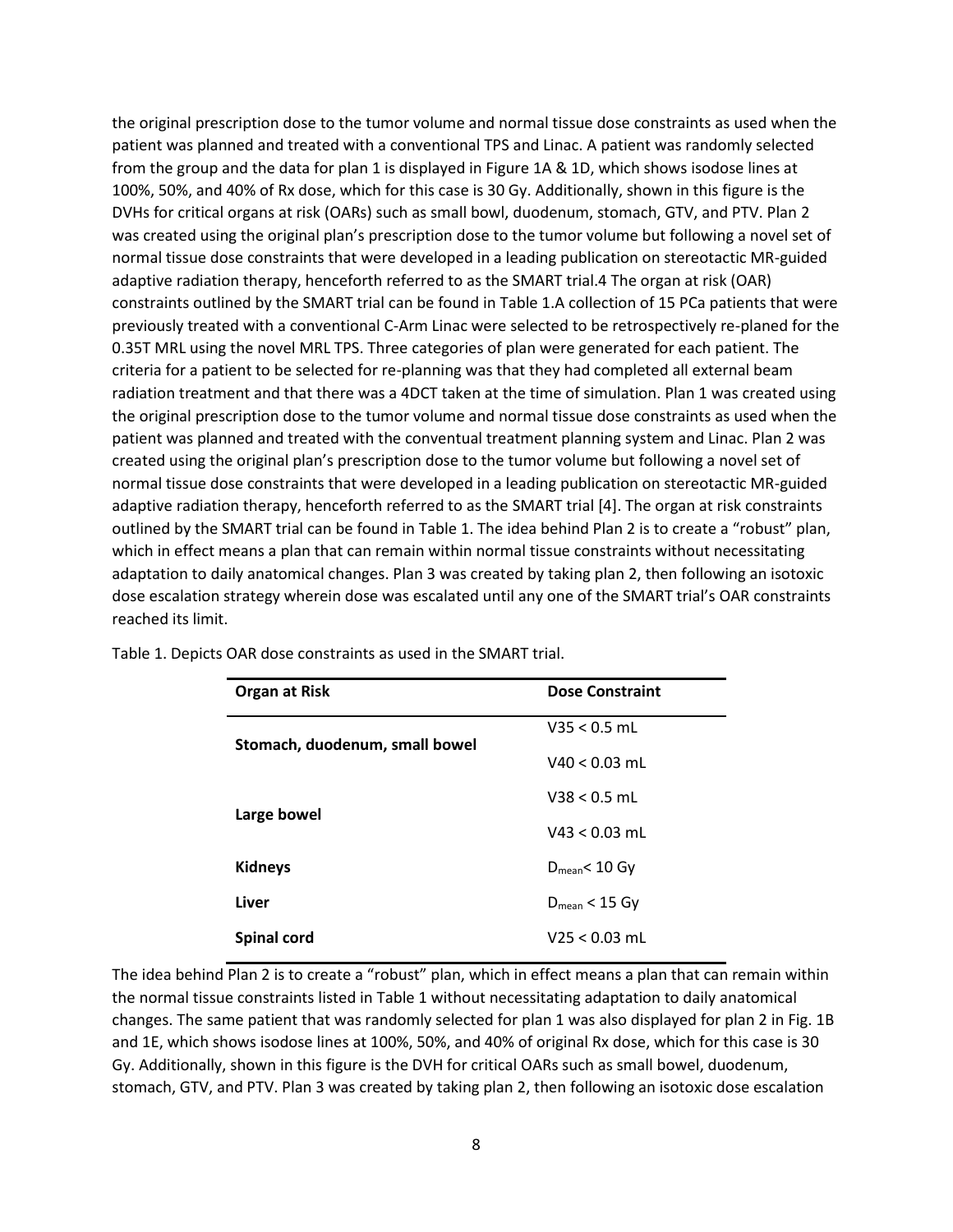strategy wherein dose was escalated until any one of the SMART trial's OAR constraints reached its limit. The conventional Linac plans (25-33 Gy in 5 fractions) accounted for respiratory motion by creating an ITV that encompassed the GTV's motion range, based on a 4DCT study before applying a PTV margin of 5 mm. Dose calculations were performed on a derived average intensity projection image. For the 3 plan types generated with the MRL TPS, the GTV was defined on the 0% phase and was expanded uniformly in all directions with a PTV margin of 3 mm. The creation of ITV is unnecessary in this case due to the MRL's real-time target tracking and gating technology, where in mild inspiration breath-hold (10% phase) treatments are allowed and implemented clinically. The same patent that was randomly selected for plans 1&2 above was also displayed for plan 3 in Figure 1C & 1F, which shows isodose lines at 100%, 50%, and 40% of escalation dose, which for this case is 77 Gy. Additionally, shown in this figure are the DVHs for OARs such as small bowel 0%, duodenum 0%, stomach 0%, GTV 0%, and PTV high. It is apparent to the observer that it is more difficult to create a conformal plan as dose is escalated, which can be seen in the form of the anisotropic shapes of the lower isodose lines in figure 2C. In that specific case, dose is being pushed out to the chest wall in order to avoid exceeding constraints on stomach. This poses the question: are the constraints that are currently tracked sufficient?

As mentioned above, an additional planning structure called PTV high was created for Plan 3 and is defined as the PTV minus a 3 mm expansion of the OARs in close proximity to the PTV. A pass/fail criterion for Plan 3 evaluation is defined such that all of the following must be true: all SMART trial normal tissue dose constraints are met, PTV maintains 95% of original prescription dose, PTV\_high maintains coverage of 95% of escalated dose, and PTV\_high conformity index (Eq 1, 2) is less than or equal to 1.2. A typical strategy for creating Plan 3 was to begin by trying to escalate dose to 50 Gy to 95% of the PTV high volume. If it is not possible or reasonably feasible, dose to the PTV high is decreased at 5 Gy increments and re-evaluated at each iteration. If the 50 Gy escalation meets the criteria, keep escalating dose to the PTV\_high. Depending on how easily the previous plan met the criteria, this jump can be made by 5 or 10 Gy). This process is iterated until the plan met all of the Table 1 criteria, and the plan with the highest satisfactory escalation is accepted. Plan 3 was inspired by a growing body of literature that is correlating high dose, low fraction treatment with increased local control in PCa. A comprehensive review of SBRT of the abdomen and pancreas was performed by the HyTEC group, the results of which lend strong support to increased local control after one year with hypofractionation [5]. Not only is there a positive correlation with hypofractionation, but data trends also suggest local control increases with dose escalation [5,6]. Local control is in of itself a positive outcome and justification for further study into isotoxic dose escalation, but recent studies have now started to build a case that increased local control leads to increased overall survival [6]. Indices for maximum and mean dose volume was calculated for several OARs on Plan 1 and was analyzed against the corresponding values from the original plan created for the patient on the conventional TPS.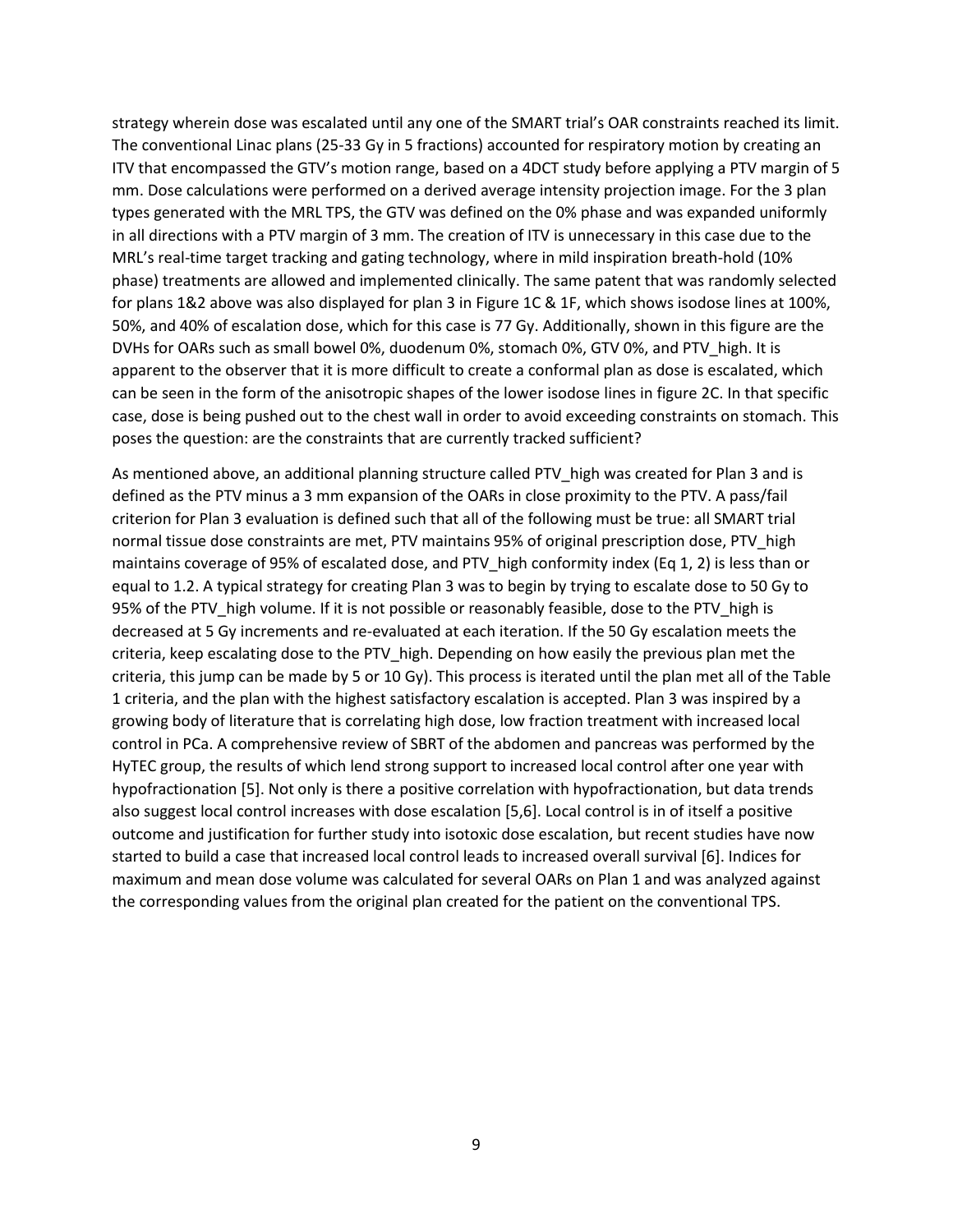

Figure 1. Depicts a sample patient picked from the group for plan 1 (A & D), Plan 2 (B & E), and Plan 3 (C & F). Note that for this sample, plan 3 escalation dose was 77 Gy to 95% of PTV\_High.

Comparison of mean and max dose to typical OARs allows comparison of the conventional TPS plans, which were created as volumetric modulated arc therapy (VMAT), and the MRL TPS plans, which were created as step-and-shoot IMRT. This analysis was not extended to plans 2 and 3 due to these plans having a novel set of normal tissue constraints and or prescribed dose to target, which would make the juxtaposition against originally planned parameters incoherent. It was necessary to use an alternate analysis on plans two and three against the conventional plan by comparing relative values such as conformity index (CI) and R50 conformity metrics. Equation 1, given as: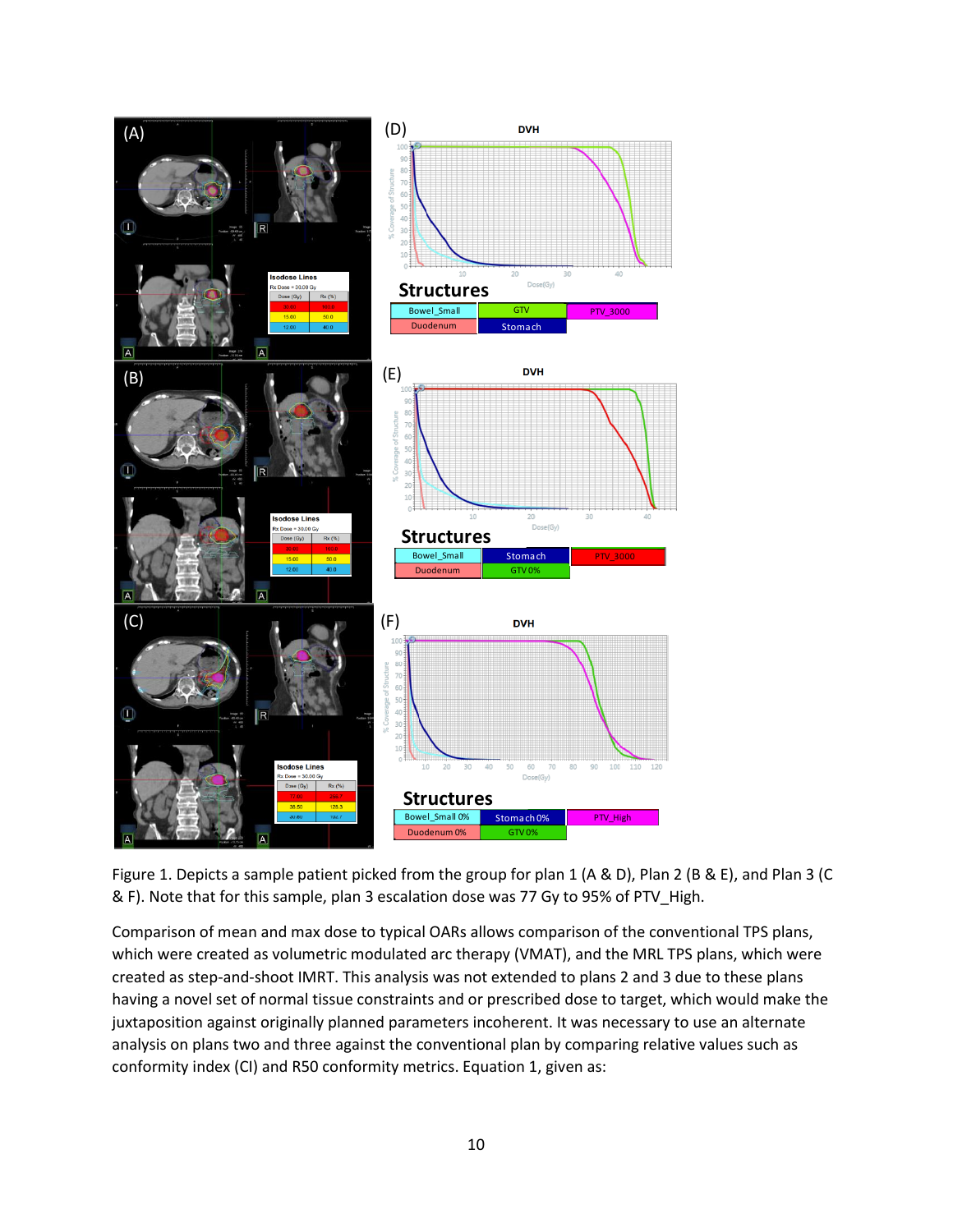$$
CI_{Plan\ 2} = \frac{V_{RX\ isodose}}{V_{PTV}} \tag{1}
$$

defines how CI is calculated for Plan 2 where *VRX isodose* is the volume of the prescription isodose line and *V<sub>PTV</sub>* is the volume of the PTV. Equation 2, given as:

$$
CI_{Plan\ 3} = \frac{V_{Excalation\ is odose}}{V_{PTV\_high}}\tag{2}
$$

defines how CI is calculated for Plan 3 where *VExcalation isodose* is the volume of the dose that the plan was escalated to and isodose line and *VPTV\_high* is the volume of the PTV\_high. Equation 3, given as:

$$
CI_{Plan\ 3} = \frac{V_{Excalation\ is odose}}{V_{PTV\_high}}\tag{3}
$$

defines how R50 is calculated for Plan 2 where *V0.5 RX isodose* is the volume of the isodose line made by half of the prescription dose and  $V_{PTV}$  is the volume of the PTV. Equation 4, given as:

$$
R50_{plan\,3} = \frac{V_{0.5\,Excalation\,isodose}}{V_{PTV\_high}}\tag{4}
$$

defines how R50 is calculated for Plan 3 where *V0.5 RX isodose* is the volume of the isodose line made by half of the escalation dose and *VPTV\_high* is the volume of the PTV\_high. A question was posed above that are the constraints that are currently tracked sufficient. One possible answer is to examine lower isodose lines than conventional practice uses, such as looking at R20 for the escalation plan rather than R50.

In addition to a statistical analysis of plans created, a process map was created to chart simulation, nonadaptive, and adaptive treatment workflows, which can be found in Figures 1, 2, and 3 respectively. An analysis of the process map was done through a time-driven activity-based costing (TDABC) method in order to gauge quality and cost of treatment on the MRL as well as inform process improvement. TDABC works by breaking down a technology into a step by step workflow, identifying which personnel interact with the workflow and for how long. A value is assigned to each individual's time, and from this a cost analysis of the technology is derived. Our institution began treatment of patients on the MRL as of February 2022, and as such there was a limited amount of temporal data for our specific workflows. The data was tracked internally though log sheets that broke down into the different steps shown in the process map. To quantify the cost involved with each personnel involved in the treatment workflow, a capacity cost rate (CCR) was calculated. In this study, CCR was determined by taking the average salary of the personnel and dividing by the time worked. The salary data was taken from ZipRecruiter.com and the time worked per year was determined using the total number of working days in 2021, i.e. 261 days, minus paid time off days, 43 according to VCU Health public data, then converting into the unit of minutes. This data is displayed in Table 2.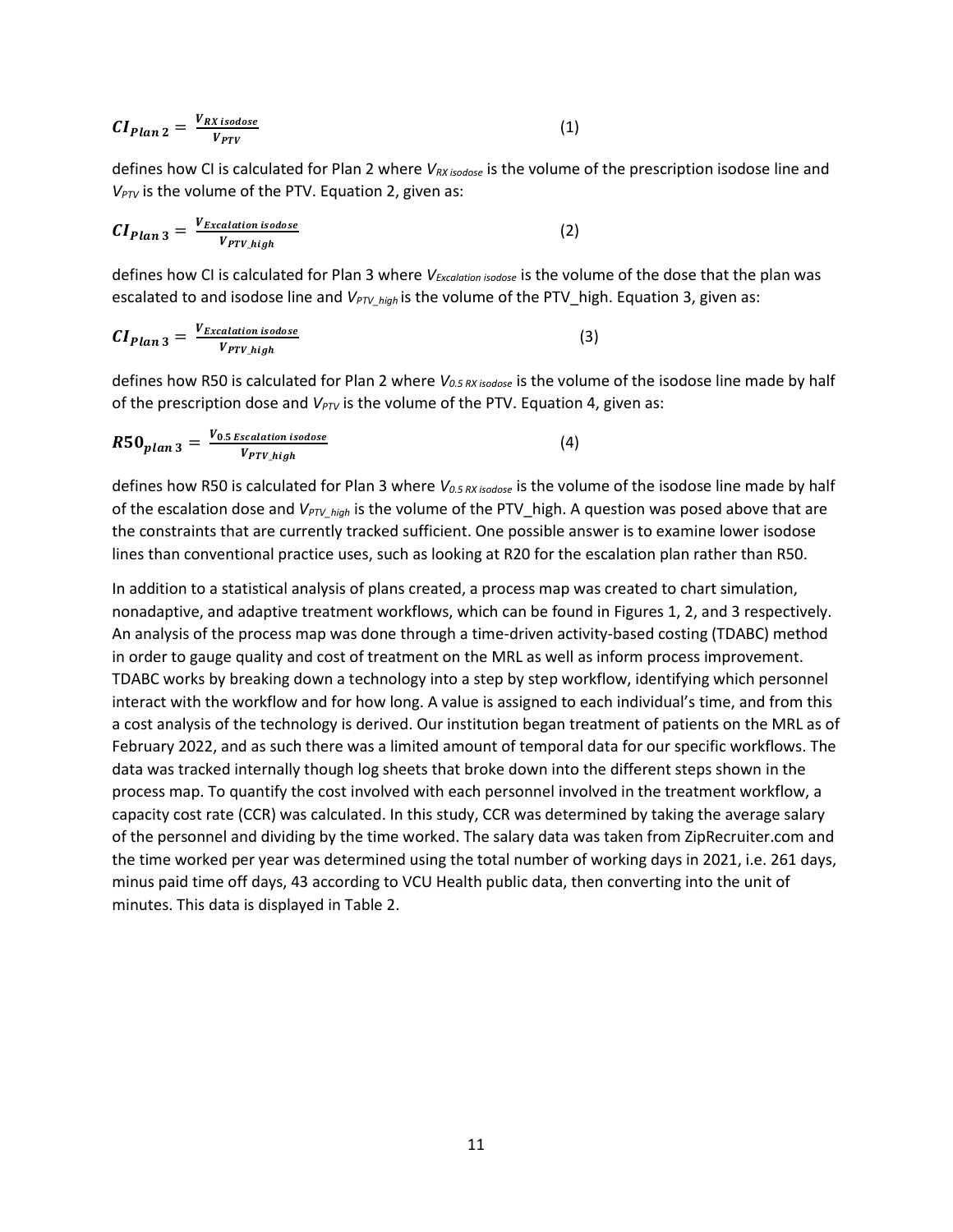| Personnel                                       | Virginia Avg. Salary [USD] | <b>Cost Rate [USD/min]</b> |
|-------------------------------------------------|----------------------------|----------------------------|
| <b>Receptionist</b>                             | 30,545.00                  | 0.292                      |
| <b>Radiation</b><br><b>Therapist</b>            | 78,886.00                  | 0.754                      |
| <b>Radiation</b><br><b>Oncologist</b>           | 210,800.00                 | 2.015                      |
| <b>Dosimetrist</b>                              | 115,428.00                 | 1.103                      |
| <b>Medical</b><br><b>Physicist</b>              | 173,178.00                 | 1.655                      |
| <b>Resident</b><br><b>Medical</b><br>Physicist* | 61,470.00                  | 0.587                      |

Table 2: Depicts the capacity cost rate information in USD for personnel involved in the MRL workflows. \*salary information for medical physics residents taken from publicly available VCU Health system house staff data for the 2021-2022 year.

Note that these figures are based solely on average salary per year in Virginia as according to a leading salary reporting service, and do not include bonuses or fringe benefits. Included in Table 2 is the cost rate description for a resident medical physicist, despite this position not appearing in any of the workflows. This data is included due to the medical physics resident performing IMRT QA in our department. For all intents and purposes this activity can be thought of as a single step between the simulation and planning workflow and either of the treatment delivery workflows, and on average takes 30 minutes to complete.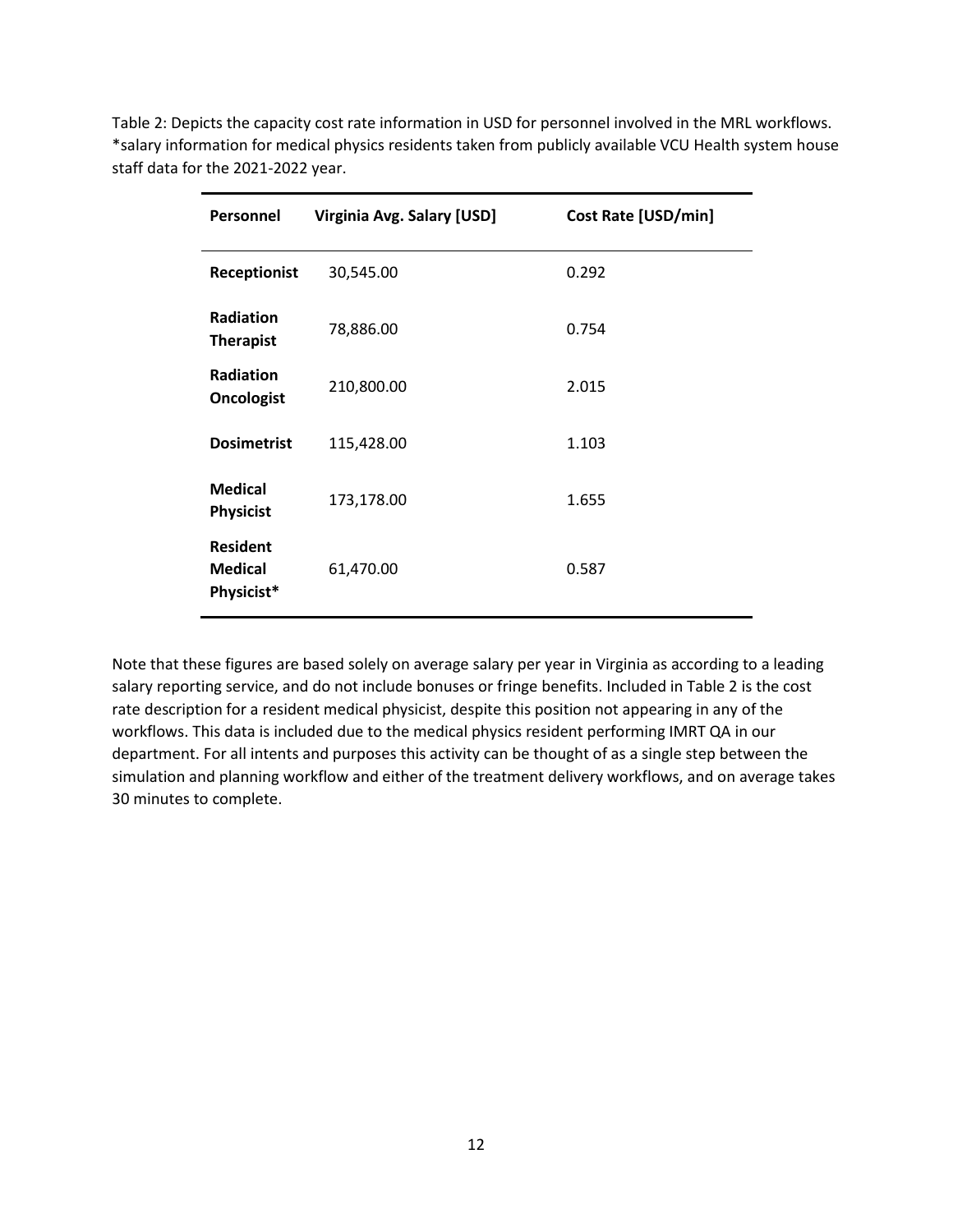

Figure 2: depicts process map for MRgRT simulation. The times depicted are approximated from data gathered by VCU health staff.





Figure3. Depicts process map for MRgRT simulation. The times depicted are approximated from data gathered by VCU health staff.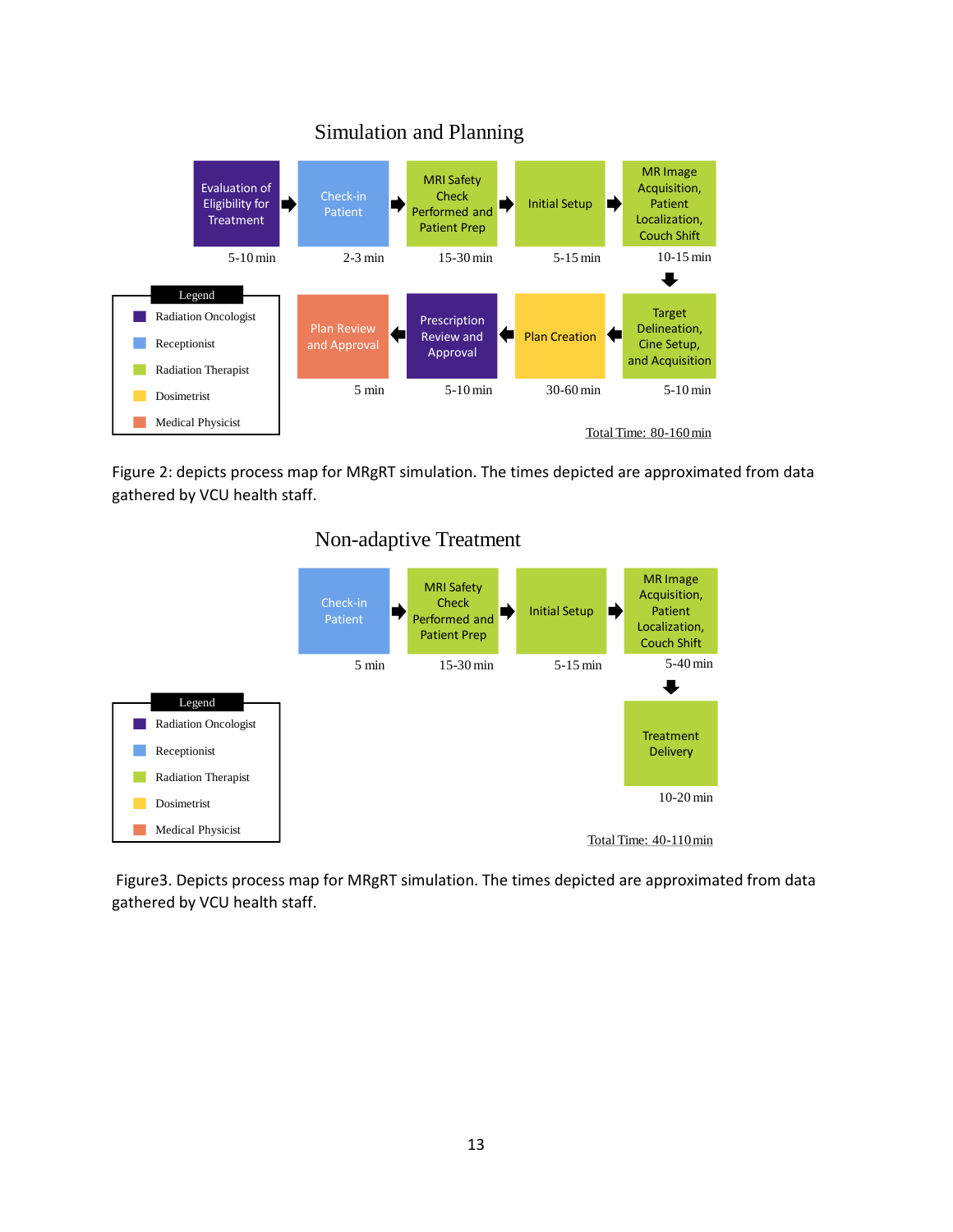# Adaptive Treatment



Figure 4. Depicts a process map for non-adaptive MRgRT. The times depicted are approximated from data gathered by VCU health staff.

#### **3. Results**

Forty-five MRL plans were created which met their respective dosimetric criteria described above. For Plan 1, a statistical analysis of maximum and mean dose common OARs was carried out. A two tailed ttest ( $\alpha$  = 0.05) failed to reject the null hypothesis that mean dose was no different for Plan 1 than for the conventional plan for spinal cord ( $p = 0.16$ ), stomach ( $p = 0.49$ ), duodenum ( $p = 0.48$ ), and small bowel (p = 0.48). Further analysis showed that another two tailed t-test ( $\alpha$  = 0.05) failed to reject the null hypothesis that maximum dose was no different for Plan 1 than for the conventional plan for spinal cord  $(p = 0.10)$ , stomach  $(p = 0.48)$ , duodenum  $(p = 0.47)$ , and small bowel  $(p = 0.41)$ . For Plan 2, the MRL TPS successfully created robust plans that met, without pushing, all SMART trial normal tissue constraints while maintaining equivalent PTV coverage. Plan 2 had an average CI of 1.05 (range: 0.98-1.24) and average R50 of 3.81 (range: 3.32-5.07). For Plan 3, the MRL TPS was successful in escalating the prescription dose from the original 25-33 Gy by, on average, 30 Gy (range: 15-70 Gy). Additionally, plan 3 had an average CI of 1.13 (range: 0.99-1.40) and average R50 of 4.50 (range: 3.29-9.67). Dose to the PTV had been successfully escalated to at least 50 Gy for all dose escalation plans, much beyond conventional fractionation of PCa SBRT, and it was even possible to escalate dose to extreme values in patients with optimal normal tissue geometry. These achievements were made possible in part by the omission of an ITV. The creation of an ITV was deemed unnecessary due to the MRL's real-time target tracking and gating technology along with a mild inspiration breath-hold treatment protocol. In addition to omission of ITV, the dual-focus MLC provides a significant improvement in penumbra, and thus contributes to the viability of dose escalation.

Through a TDABC analysis method, workflows have been generated that detail the personnel that interact with them and the extent of their involvement. Analysis of the simulation process (Figure 1) has shown that at least 5 types of staff interact directly with the process, the extent of which totals 80- 160 minutes. The resulting personnel cost for simulation and planning was based on the average time spent per activity and totaled \$129.17 USD. The nonadaptive treatment workflow (Figure 2) directly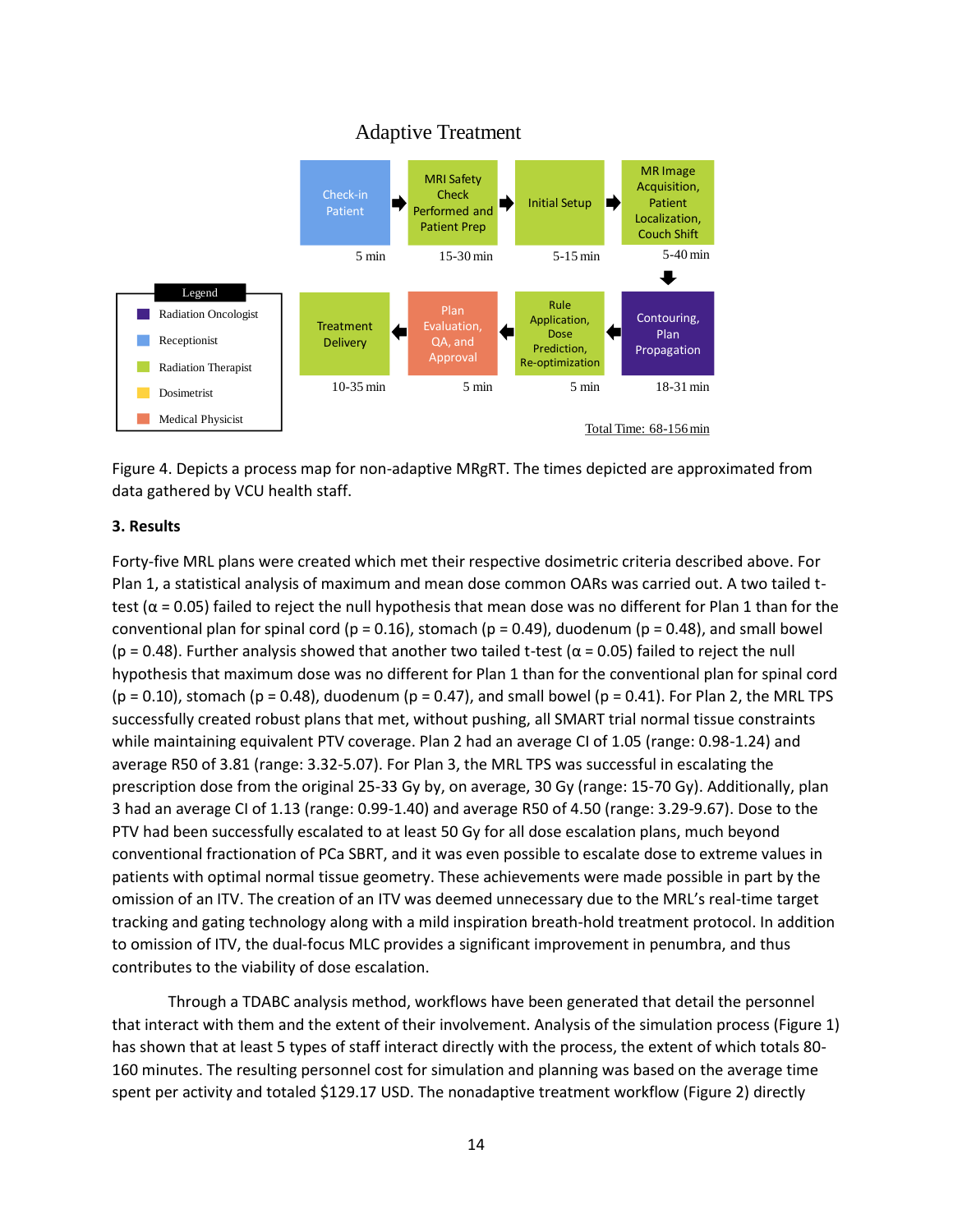involves two types of staff and ranges from 40-110 minutes. The resulting personnel cost for the nonadaptive treatment was based on average time spent per activity and totaled \$71.12 USD. The adaptive workflow (Figure 3) is unsurprisingly more involved than that of the previous, and as such it involves four separate roles and takes between 68 and 156 minutes. The resulting personnel cost for adaptive treatment was based on the average time spent per activity and totaled \$109.70 USD. Since each treatment is always predicated by simulation and planning, the total personnel cost for simulation, planning, and treatment is the sum of the two respective procedures. For non-adaptive planning, the end-to-end personnel cost is \$200.29 USD. For adaptive planning, the end-to-end cost is \$238.87 USD. An additional intermediate step for patients receiving treatment on the MRL is a CT simulation to provide electron density information required for dose calculation in planning. This was not accounted for in this study due to the authors choice to focus solely on costing from personnel on the MRL machine only.

| Personnel                   | <b>Average Time Spent</b><br>on Activity [min] | Cost [USD] |
|-----------------------------|------------------------------------------------|------------|
| <b>Receptionist</b>         | 5                                              | 1.46       |
| <b>Radiation Therapist</b>  | 52.5                                           | 39.58      |
| <b>Radiation Oncologist</b> | 15                                             | 30.22      |
| <b>Dosimetrist</b>          | 45                                             | 49.64      |
| <b>Medical Physicist</b>    | 5                                              | 8.27       |
|                             | <b>Total Cost:</b>                             | 129.17     |

Table 3: Depicts the results of the TDABC analysis of the personnel cost associated with the simulation and planning workflow.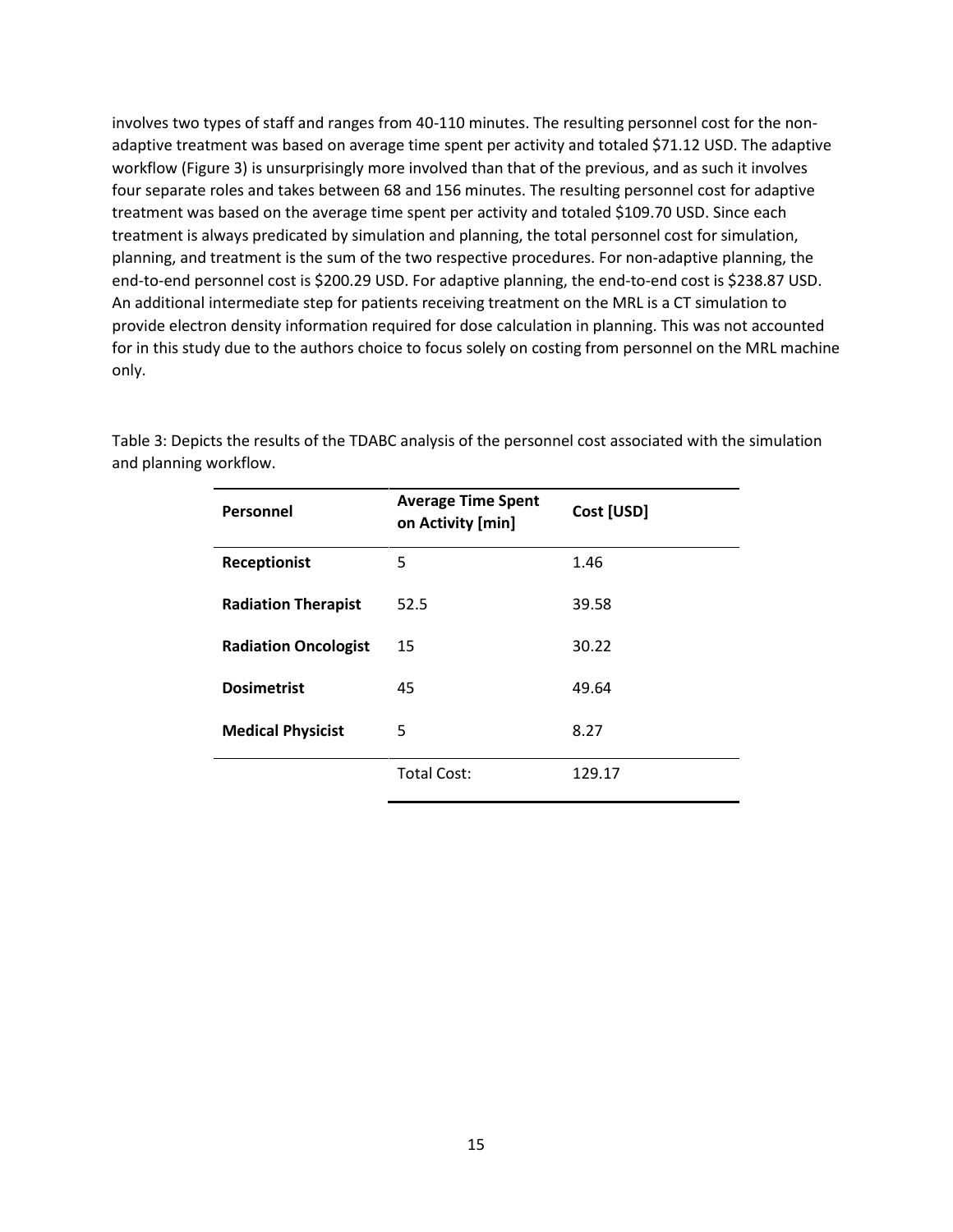| Personnel                                   | <b>Average Time Spent</b><br>on Activity [min] | Cost [USD] |
|---------------------------------------------|------------------------------------------------|------------|
| <b>Receptionist</b>                         | 5                                              | 0.73       |
| <b>Radiation Therapist</b>                  | 70                                             | 52.77      |
| <b>Resident Medical</b><br><b>Physicist</b> | 30                                             | 17.62      |
|                                             | <b>Total Cost:</b>                             | 71.12      |

Table 4: Depicts results of the TDABC analysis of personnel cost associated with the non-adaptive treatment workflow.

Table 1: Depicts results of the TDABC analysis of personnel cost associated with the adaptive treatment workflow.

| Personnel                                   | <b>Average Time Spent</b><br>on Activity [min] | Cost [USD] |
|---------------------------------------------|------------------------------------------------|------------|
| Receptionist                                | 5                                              | 1.46       |
| <b>Radiation Therapist</b>                  | 82.5                                           | 62.20      |
| <b>Radiation Oncologist</b>                 | 24.5                                           | 20.15      |
| <b>Medical Physicist</b>                    | 5                                              | 8.27       |
| <b>Resident Medical</b><br><b>Physicist</b> | 30                                             | 17.62      |
|                                             | <b>Total Cost:</b>                             | 109.70     |

#### **4. Discussion and Conclusion**

The 0.35T MRL TPS can successfully generate plans that achieved equivalent OAR doses to those generated by conventional Linac-based treatments while maintaining prescribed PTV coverage. Through analyzing Plan 2 and 3 strategies, and due to the real-time target localization capabilities of the MRL system, increased OAR sparing and/or target dose escalation were found to be possible. The MRL system has proven, in this study, to be an effective platform for creating robust conventionally fractionated plans as well as plans that safely escalate doses where such is anticipated to translate to possible clinical benefit for PCa patients. These achievements were made possible due to the MRL's superior soft tissue contrast, real-time target tracking with beam gating, and sharper dose penumbra from its unique dual-focus MLC design. A TDABC analysis was carried out based on workflows for simulation and planning, non-adaptive treatments, and adaptive treatments as well as a capacity cost